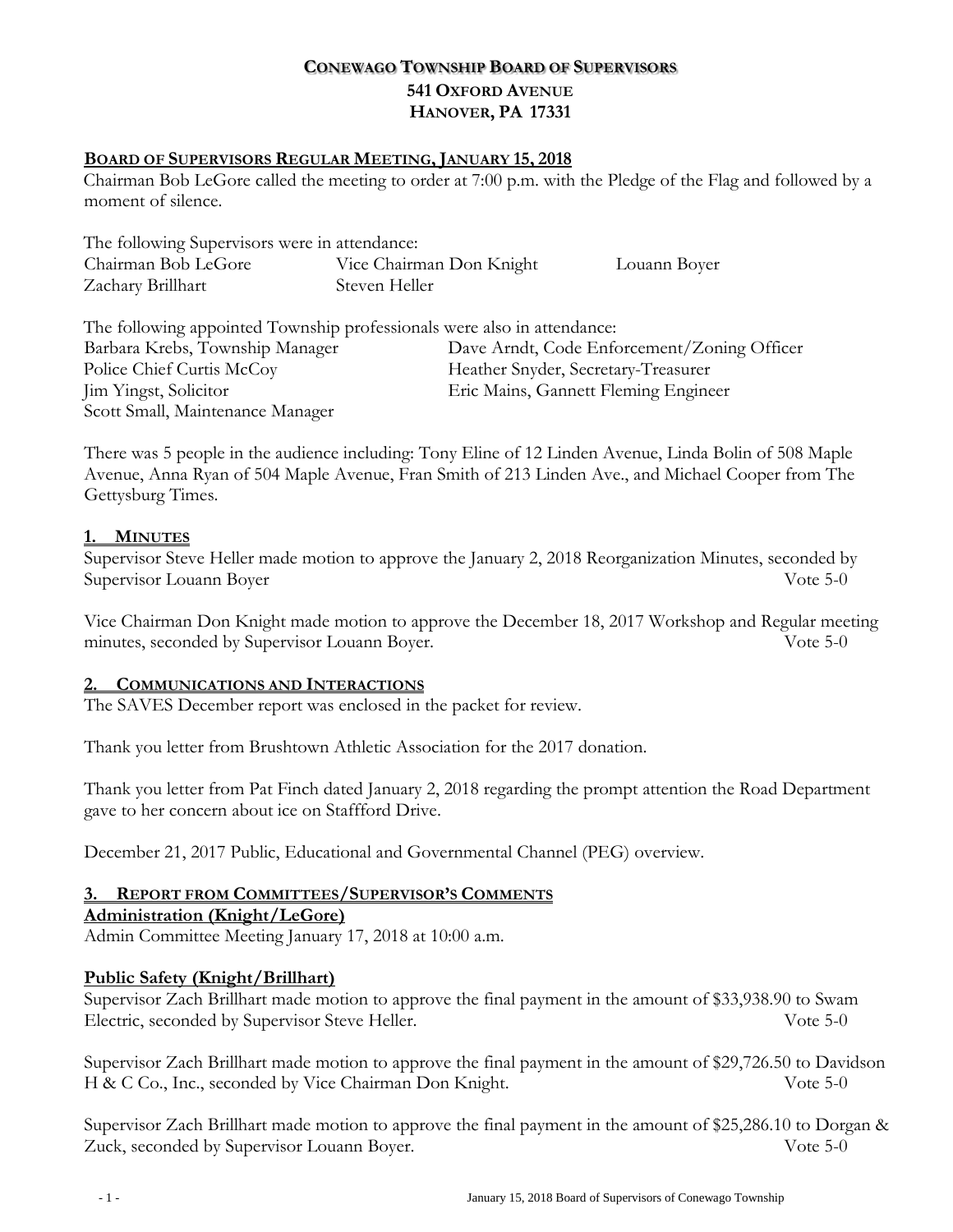Supervisor Zach Brillhart made motion to approve the final payment in the amount of \$13,209.41 to Gannett Fleming, seconded by Supervisor Steve Heller. Vote 5-0

Vice Chairman Don Knight made motion to approve Resolution 2018-F Municipal Police Pension Fund, seconded by Supervisor Steve Heller. Supervisor Louann Boyer abstained. Vote 4-0

## **Recreation (Boyer/Heller)**

Recreation Committee Meeting January 17, 2018 at 9:00 a.m.

Supervisor Steve Heller made motion to authorize spending up to \$5,000.00 to reapply state funding for Plum Creek Rec park upgrades, seconded by Vice Chairman Don Knight. Vote 5-0

### **Agricultural Preservation (Boyer)**

Nothing new to report.

## **Roads (LeGore/Heller)**

Chairman Bob LeGore and Supervisor Steve Heller advised Maintenance Manager Scott Small gave the Road Committee a great update in the committee meeting including that the Township has put down 350 tons of asphalt, completed 21.50 miles of crack sealing and cleaned storm drains.

## **Pension (Knight)**

The Committee will be meeting with a  $3<sup>rd</sup>$  representative.

## **Planning Commission (Brillhart)**

No meeting held in January. February 1, 2018 will be the re-organizational meeting,

## **Stormwater (Knight/Brillhart)**

A meeting will be held on January 25, 2018 at SAVES starting at 6:00 p.m on the credit program.

## **Taxes**

 Supervisor Zach Brillhart made motion to approve Resolution 2018-G amending the tax certification fee from \$15.00 to \$20.00, seconded by Supervisor Steve Heller. Vice Chairman Don Knight abstained. Note: This is for the certified tax copy due to cost. Vote 4-0

## **4. REPORT FROM SECRETARY-TREASURER**

Supervisor Louann Boyer made motion to approve the Secretary/Treasurer's Report, seconded by Supervisor Steve Heller. Vote 5-0

Supervisor Zach Brillhart made motion to approve payment of the prepaid bills and all invoices noted on the report for January 11, 2018, seconded by Supervisor Louann Boyer. Vote 5-0

## **5. PUBLIC COMMENT**

Chairman Bob LeGore asked that anyone having concerns or questions about the new trash hauler Advanced Disposal to wait until we get to Dave Arndt, Zoning/Code Enforcement Officer section for discussion.

Township resident Anna Ryan from 504 Maple Avenue had questions and concerns about the weeds growing up through the cracks, pot holes in the Township, Code Enforcement not out and about in the Township and neighbor complaints. The Board, Township Manager and Zoning/Code Enforcement Officer Dave Arndt advised.

Supervisor Zach Brillhart advised the Board that Dave Arndt Zoning/Code Enforcement Officer was appointed the Vice President of the COG, and congratulated him on that position knowing he will do a great job.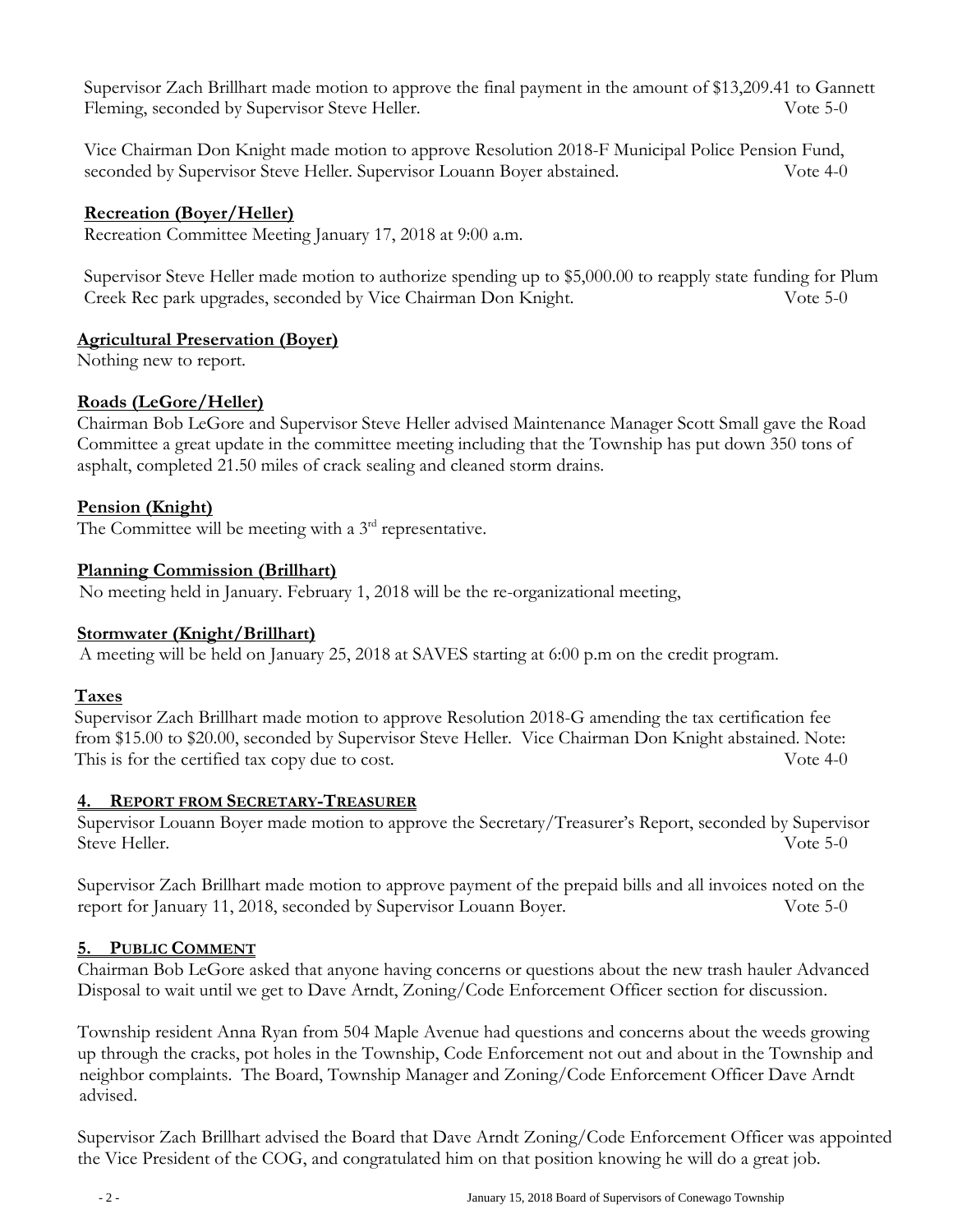### **6. REPORTS FROM DEPARTMENTS**

#### **Police**

The Police Department December report was enclosed in the packet for review.

Chief Curtis McCoy advised the Board of a troubled person that he mentored.

January neighborhood watch newsletter went out.

The new hire process is still underway.

Computer scanners and monitors have been picked up.

Currently working on 2018 goals and will be discussing in the Administration Committee meeting.

### **Township Solicitor Yingst**

Solicitor Jim Yingst advised he has nothing new to report.

#### **Township Manager**

Township Manager Barbara Krebs gave a review of her staff report. The report included discussion on the County funding barrier trees, Police negotiation meeting on January 10, 2018, the Municipal Authority billing to go out in February, reapplying for grants for the Plum Creek Recreation Park, and continuing to work with the Township Engineer on Chapter 94 reports and creating a bid package for I-9 reports.

### **Township Engineer (Eric Mains, Gannett Flemming, Inc.)**

Engineer Eric Mains gave a review of his Engineer's Report for December.

Discussion on street projects for approval.

A memo was prepared for Clarks advising of the Warehouse Meadow BMP Maintenance.

#### **8. CODE ENFORCEMENT**

The activity summary from Zoning/Code Enforcement Officer Dave Arndt dated January 10, 2018 was enclosed in the packet for review.

Current flow charts on 384 Maple Avenue were included in the packet for review.

## **9. SUBDIVISION/LAND DEVELOPMENT**

The Subdivision and Land Development Status Report for January 10, 2018 was enclosed for review.

Planning Commission meeting for February 1, 2018.

Chairman Bob LeGore turned the meeting over to Dave Arndt, Zoning/Code Enforcement Officer to discuss the new trash hauler for Conewago Township Advanced Disposal. Mr. Arndt gave bullet points to how the procedure worked.

- Waste Management contract expired on December 31, 2017
- Adams County bid out the contract based on the municipalities rules and regulations
- Waste Management, Advanced Disposal, Republic Services and Penn Waste bid on Conewago Township
- Waste Management annual price went from \$184.44 to \$310.68. Advanced Disposal annual price is \$221.40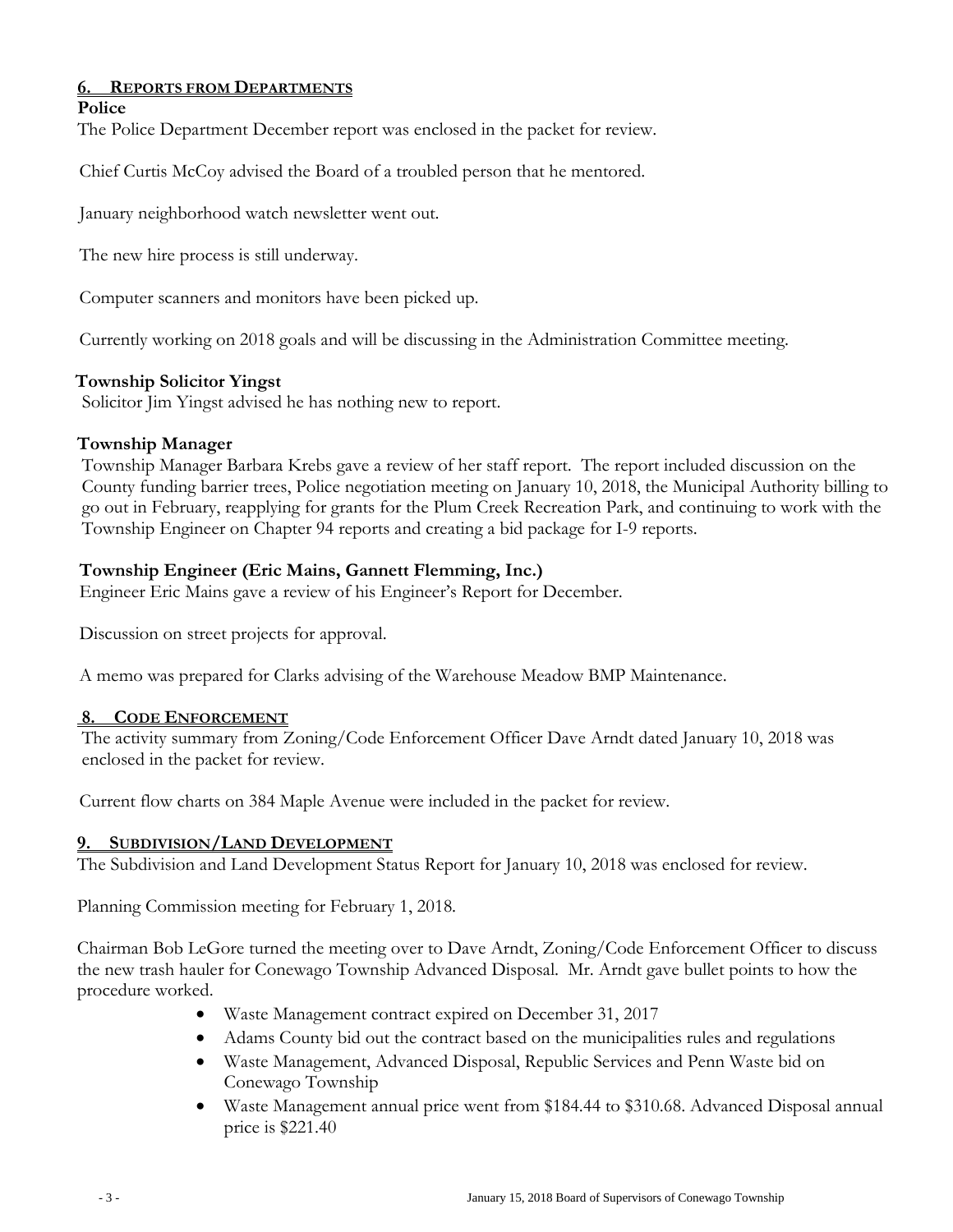- Postcards were mailed to the residents by Advanced Disposal and advised the information was placed on the website
- Collection will be from 6:00 a.m. to 6:00 p.m.
- Residents can use their own toter not exceeding 96 gallons
- Electronic Recycling is part of the Advanced Disposal contract and will take place quarterly
- Yard waste pick up will continue
- Large item pick-up will still take place but advised to call ahead to prepare hauler

Chairman Bob LeGore thanked Mr. Arndt and asked the public for any questions they may have regarding trash service.

Township resident Linda Bolin from 508 Maple Avenue and Township resident Anna Ryan of 504 Maple Avenue had some concerns about the trash tag program when contacting Advanced Disposal. Discussion on the tag program advising if you were a tag customer with Waste Management then you're a tag customer with Advanced Disposal. If you are new to being a tag customer then you will need to contact Advanced Disposal to have that switch take place. Several customer service representatives are telling residents different answers. The Township office has been in communication with Advanced Disposal to get clarification to this matter.

Township resident Anna Ryan from 504 Maple Avenue had questions and concerns about a neighbor that blows the grass into the street. Chairman Bob LeGore provided Anna his phone number to call him when this is taking place, or to contact the Police Department.

Supervisor Zach Brillhart noted that public notices for new ordinances and hearings are placed in the paper under the legal notices.

The Board received 3 trash waiver request from residents:

- Matt Neiderer of 24 Skyview Circle
- Donna Neiderer of 25 Lincoln Drive
- Randy Crouse of 173 Chapel Road

Chairman Bob LeGore made motion to grant an exemption for trash service to Matt Neiderer of 24 Skyview Circle as long as he stays in the trash business or lives at this residence, seconded by Supervisor Steve Heller. Vote 5-0

Vice Chairman Don Knight made motion to deny a waiver for trash service to Donna Neiderer of 25 Lincoln Drive, seconded by Supervisor Zach Brillhart. Vote 5-0

Chairman Bob LeGore made motion to deny an exemption for trash service to Randy Crouse of 173 Chapel Road, seconded by Supervisor Zach Brillhart. Vote 5-0

Supervisor Steve Heller made motion to set a policy that all residential properties will have trash collection unless in the trash business, seconded by Chairman Bob LeGore. Vote 5-0

## **10. ZONING**

Nothing new to report

#### **11. OTHER BUSINESS, Comments, and Announcements**

Nothing new to report.

#### **12. MEETING SCHEDULE**

Recreation meeting scheduled for January 17, 2018 at 9:00 a.m. Admin. Committee meeting scheduled for January 17, 2018 at 10:00 a.m.